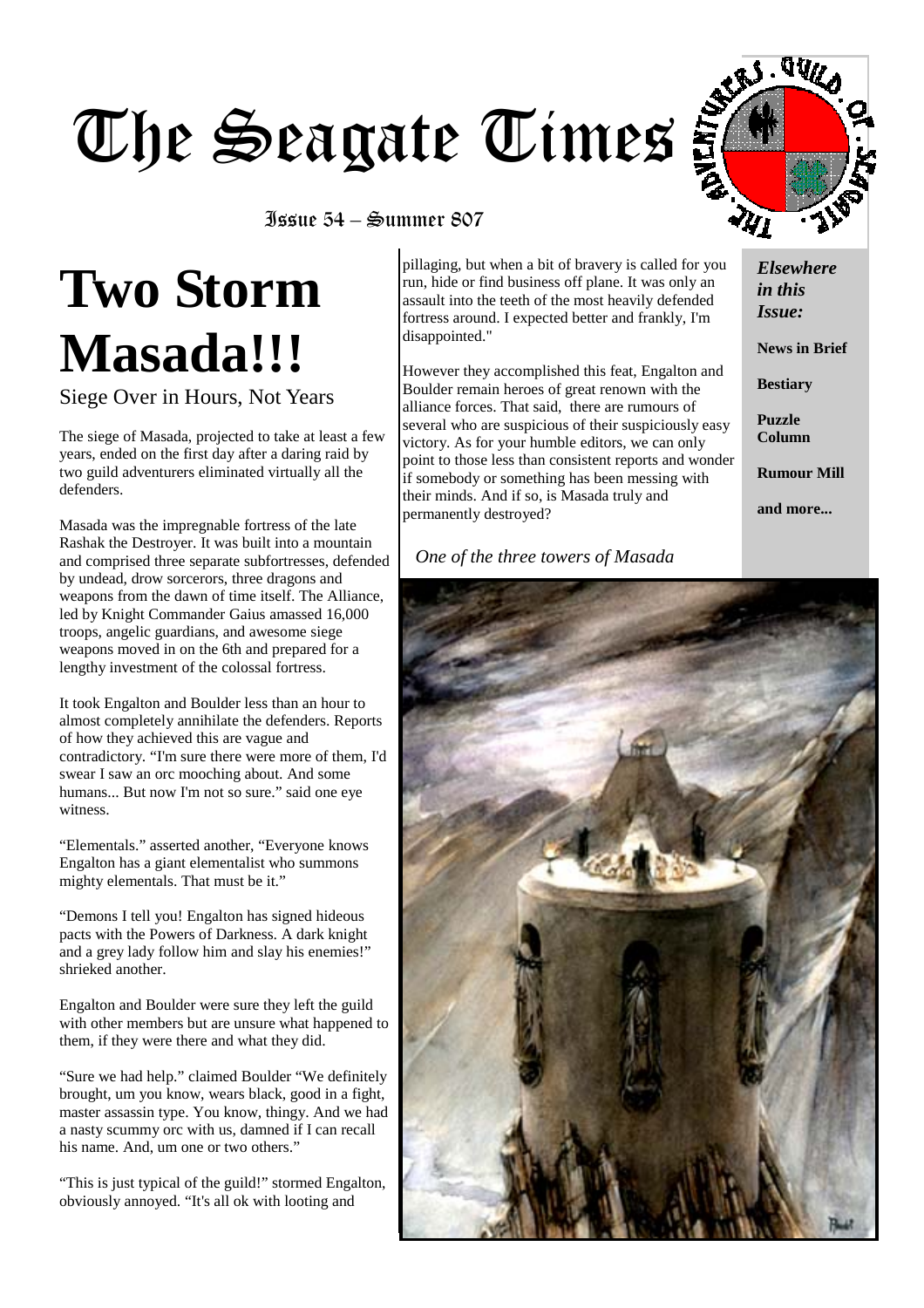*"They're Powers of Light people, they'll be reasonable" - Kit* 

## **News in Brief**

#### **Duke of Ranke killed by Pirates**

Duke Abakithis of Ranke has been killed at sea while travelling on his flagship the HGS Imperious. While details have yet to be confirmed, early reports assert that His Grace was travelling in convoy to meet with Aladarian & Brandenburger nobles at Freetown, when a number of black pirate vessels appeared out of a sudden storm, and sunk the flagship. Duke Abakithis was immediately located, but all that was found were his signet ring and jewellery -- from the stomach of a giant White Shark.

The line of succession in Ranke is not clear. Abakithis' brother Kadakithis of Sanctuary is still in quasi-exile, and his bastard sons have shown no signs of interest in the responsibilities of rulership. His only legitimate child, Princess Meredith, is a sickly child of 12. Meanwhile, the Black Fleet have been blamed for this attack, and Sanctuary is fast-tracking it's recent plans for a merchant navy to patrol Confederation Bay and the Aladarian coast. Rumours abound that Ilsig may push for independence again, and obviously, Mordeaux will have little reason to cease it's occupation of Southern Ranke. Abakithis' death could trigger the final break-up of Ranke.

#### **Prince of Asheth to Marry**

It is with much pleasure and rejoicing that the peoples of Asheth welcome Teeanna d'Elenassay, as consort to their ruling Prince Dramus. The wedding is to coincide with the midsummer celebrations of the plane. Teeanna is the only daughter of Trinida Elenassay and Captain Alethia Talton, from the well respected merchant family in Alfheim's Eidolon. Prince Dramus, heir to the kingdom of Aer Cyr, has been nursing Asheth back to health having been granted sovereignty by the Fae King 2 years ago.

### **Teeth Extracted**

At great cost to himself (anyone going to Hell soon?), the Mayor of Horsham (in Waterford) begged a Guild party's assistance in freeing his town (and the nearby Mickleton) from the control of vampires. A group of volunteers, keen to thwart Undead, got a pleasant surprise when they found that the vampires were under the control of Maandar'rik (the cult following a jumped-up ex-underling of Malthus). A few smitings later, both towns are free to choose their own paths. Local merchants and nobility demonstrated their appreciation (but not very much).

*"No, that's Manavore as in magic eater, not Mana-whore as in Guild Member!" - Silverfoam* 

#### **New Duke of Aladar**

Baltmond Alagaad of Zumular has been made Duke of Aladar and invested in Zumular in front of the Aladarian Congress of Lords held in Zumular on 3rd of Blossom 806. Duke Baltmond has elevated Xavier Sartoris to be Viscount of Zumular and has decided to make Neueranfang his Ducal seat. Duke Baltmond had the unanimous support in the Congress of Lords and the news was met with

popular acclaim across Aladar as he has been a well known and inspirational leader since the Baronies war, always campaigning for peace, reconciliation and reconstruction. Duke Baltmond and his wife, Duchess Briana travelled to Castle Festung near the town of Neueranfang and celebrated for the week of 10th to 16th Blossom which shall be hence called Coronation week in Neueranfang.

#### **New Viscount of Zumular**

The elevation of Viscount Baltmond of Zumular to Duke of Aladar has seen the elevation of Baron Xavier Sartoris of Zumular to Viscount of Zumular as of 3rd Blossom 806. Viscount Xavier stated that he would continue the works started by Baltmond and endeavour to progress reconstruction efforts across Zumular and in particular rebuild trade with neighbouring realms.

#### **Aladarian Congress of Lords Held**

The first meeting of the congress since the end of the Baronies war in Spring 794 was held in Zumular and attended by all the senior nobles of Aladar. Much important work was conducted during this time that included a number of trade agreements, some important border realignments and agreements of future cooperation.

The Congress was concluded on the 6th of Blossom after a 2-day carnival celebrating the Congress and its achievements. The Congress voted for this to be an annual event held on the 5th of Blossom and hosted in a rotating roster Aladarian towns.

#### **Invaders Thwarted**

A Guild party has ended another threat to the Shoji Empire (a Kinlu analog on the plane of Harn). We managed to obtain a short interview with Phaeton. *What was the nature of the problem this time?*  Some sort of soul sucking demon, or more accurately the incorporeal projection of one, that was feeding on the people's life force.

*Was this a summoned demon or was it just visiting?*  Summoned .. definitely. We found a fortress under a hill manned by enemies of the Emperor. In the fortress we found a scroll containing details of the demon, called a Rook, and its summoning. The projections hid inside creatures called Orhan. *What happened to the people who had been fed on?*  Most of them survived, but they will never fully recover as part of their soul was consumed. We discovered that the Binder Petrification ritual was able to reduce the link between the demon and the person's soul, allowing some recovery - sort of like squashing a drinking straw.

*Did any of them get away?*  Not that we could ascertain. Now that the Empire knows of their existence and how to deal to them,

they should be able to cope with other incursions. *Anything else?* 

There was this reddish hair, the Coalura, that had a symbiotic relationship with the Orhan, and granted it magical resistance. We found that certain high pitched sound frequencies would stun it enough to deal to the creatures within and banish the Rook.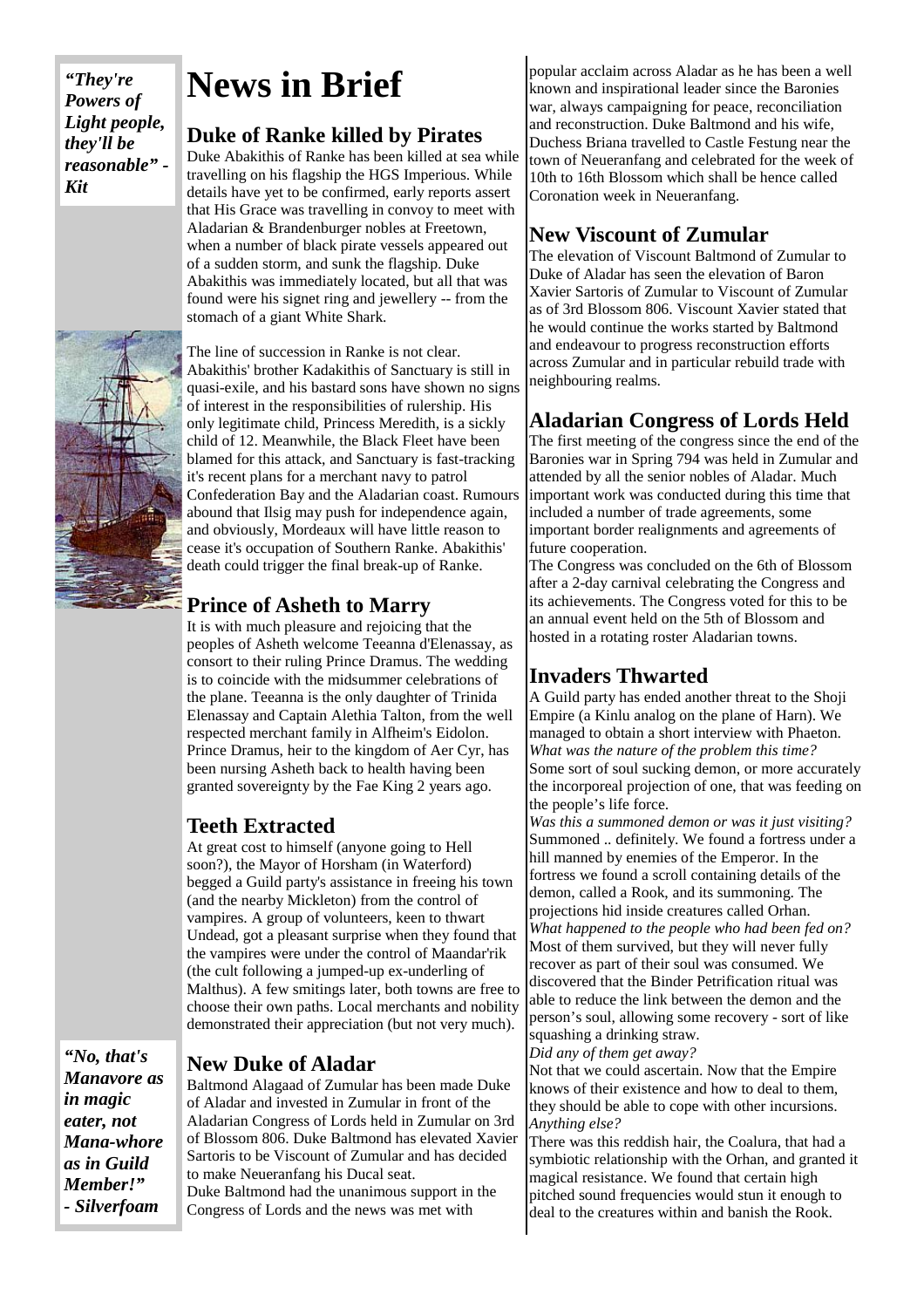



# **Festival of the Arts**

Come One, Come All, to the Greatest Show on Alusia!!!

Acrobats **Musicians** Fireworks **Bohemians Magicians Troubadours Sculptors Perversity Painters** Cabaret **Happenings Jugglers** 

The 3 Castrati **Puppeteers** Mimes Nouveau Arte Circus Freaks **Singers** Chorus Girls Re-enactments Poets Costumes **Installations** Carnivalé

Stilt Walkers **Operetta** Morris-dancing Exotic Animals **Minstrels** Religious Plays Fire Eaters Dancers **Competitions** Parades **Parties** Street Theatre







**Only between 8<sup>th</sup> & 14<sup>th</sup> Meadow, Only at Silberton in Sanctuary.**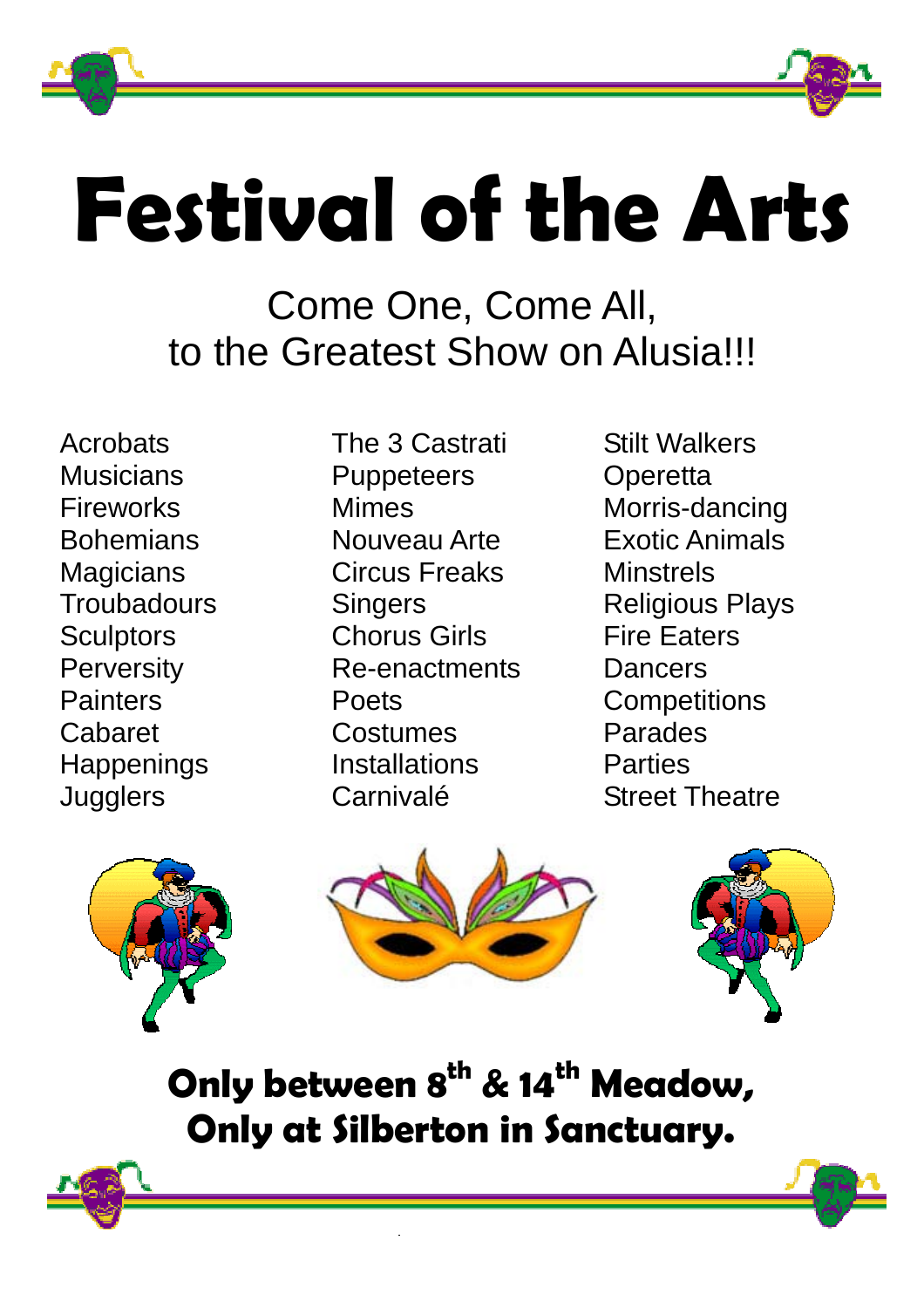*Starflower to Lizette: "I'd prefer you DIDN'T banish our only decent sized piece of evidence."* 

## **The Winter Games**

(as reported by Basalic)

When Thorn first told me she was planning on forming a team for the Games in the Lunar Empire and asked if I would like to come along, I felt rather dubious at first, then decided it would be a good opportunity to gain some useful experience. Besides, it was winter, the slow season on the farm, and a change of scenery would be nice. Even though I know I'm not the best warrior in the Guild, I was willing to give it a good go to help the team – cause

that's what it's really all about, working together to achieve an objective.



So, we travelled to the Games. When we got there, it was decided to reshuffle the teams in order to get a more balanced mix. I ended up with Eric, Drum, Nicola and Human. When asked for a team name, Eric came up with 'Splat!'

#### 24<sup>th</sup> Frost: Qualifications

We first had to qualify by winning a fight, and we had three chances to do so. First up we fought the Sword World Confederation. Didn't see much of that match, as I was knocked out by Noxious Vapours in the first round. Needless to say, we lost.

Our second match was versus the 'Grut Orcs'. I have to admit that we made mistakes, as we adjusted to working as a team. But we soon got our act together, finally winning the match. The odd thing that happened was a burning body that fell into the arena partway through the match. At the end, I went to investigate, but sensing something odd about it, I backed off. Just as well I did as it exploded.

#### 1<sup>st</sup> Snow: The Grand Parade

With qualifications over, all the qualified teams took part in the Grand Parade. After some more rearrangement, I found myself with Mehb, Toledo, Drum and Human. It took three days as we worked our way from the Block, (where the Emperor lived), down into the country, then back into the city ending in the main Arena. It was a chance to show off and impress the crowd.

4th Snow: The Night of the Running of the Tigers. That night we met our sponsoring Senator who had a job for us. He was after the head of a sabretooth tiger. He knew where it was to be released so we went there and waited, weapons ready. This was going to be easy - or so we thought until the assassins showed up. I thought I was safe with my back to the wall, until one phased through the wall and took me out. Toledo was able to escape and fetch help. The head was retrieved and Braegon was able to fix me up.

*"What happens if you die?" - Darien " If anyone shows up, please take their name." - Kit* 

*"We have a* 

*hyper Binder - Stand well back!" - Phaeton.* 

8<sup>th</sup> Snow: Trials of the Gladiators

The start of the Trials, which lasted several days. We had to get through these fights with all our special abilities suppressed by magical collars. Just like Guild training all over again. The objective was to win the fights and gain points with the crowd and the Emperor. Those points could be saved up or used to gain stuff like food, water, and other useful stuff.

Match  $1$  – the Grut Orcs. This time they beat us as we were adjusting to the new situation..

Match 2 - the Destinians. We beat them. My advice: Just because it looks good for the crowd doesn't mean it is a good idea. I refer to pushing into close with someone waving a pig-sticker. If you're kept out of close, then stay out and evaluate the situation.

Match 3 – the Wild Hunt. We had our act together by now and defeated them soundly. Remember, know your own limitations and help your team.

Match 4 – the Players of Games. These were the crowd favourites so we decided to play to the crowd and last as long as we could. The troll was called for and both teams combined to defeat it. Standing on the troll in a victory pose turned out to be a bad idea since the troll sucked life force from any one in contact with it. Once the troll was down, both teams clashed and we won by a small margin after a long drawn out fight. The crowd were not pleased.

#### Match 5 – Boulder's team.

The crowd were definitely hostile towards us. There was lots of booing, calls for blood and 'bring on the Troll'. So the troll was brought on, followed by a second one. Again both teams combined and, finally, both trolls were brought down. That was when the riot started with the crowd bringing down one of the walls and storming the ground. One of the trolls recovered and stampeded into the crowd while we evacuated the arena. The riots spread into the streets and some of the senatorial mansions were under threat. It took a strong hailstorm to calm them down.

The point tally was released at this stage and, to our surprise, we were the top of the table. Our sponsoring senator was not happy about this, fearing an assassination attempt, so we swapped Drum with Boulder. The adjusted point total, plus the assassination of the senator sponsoring the Drow team, meant that all the Seagate teams were in the top six and qualifying for the next round. The whole thing was blamed on an administration error.

### Match 6 – Tehe's team

Both teams played to the crowd for points as there

was not much chance of any change in the qualifying order. Sabrina and I practised the Dance of Combat, at which she is a superior artiste. Tehe's team finally won the match.

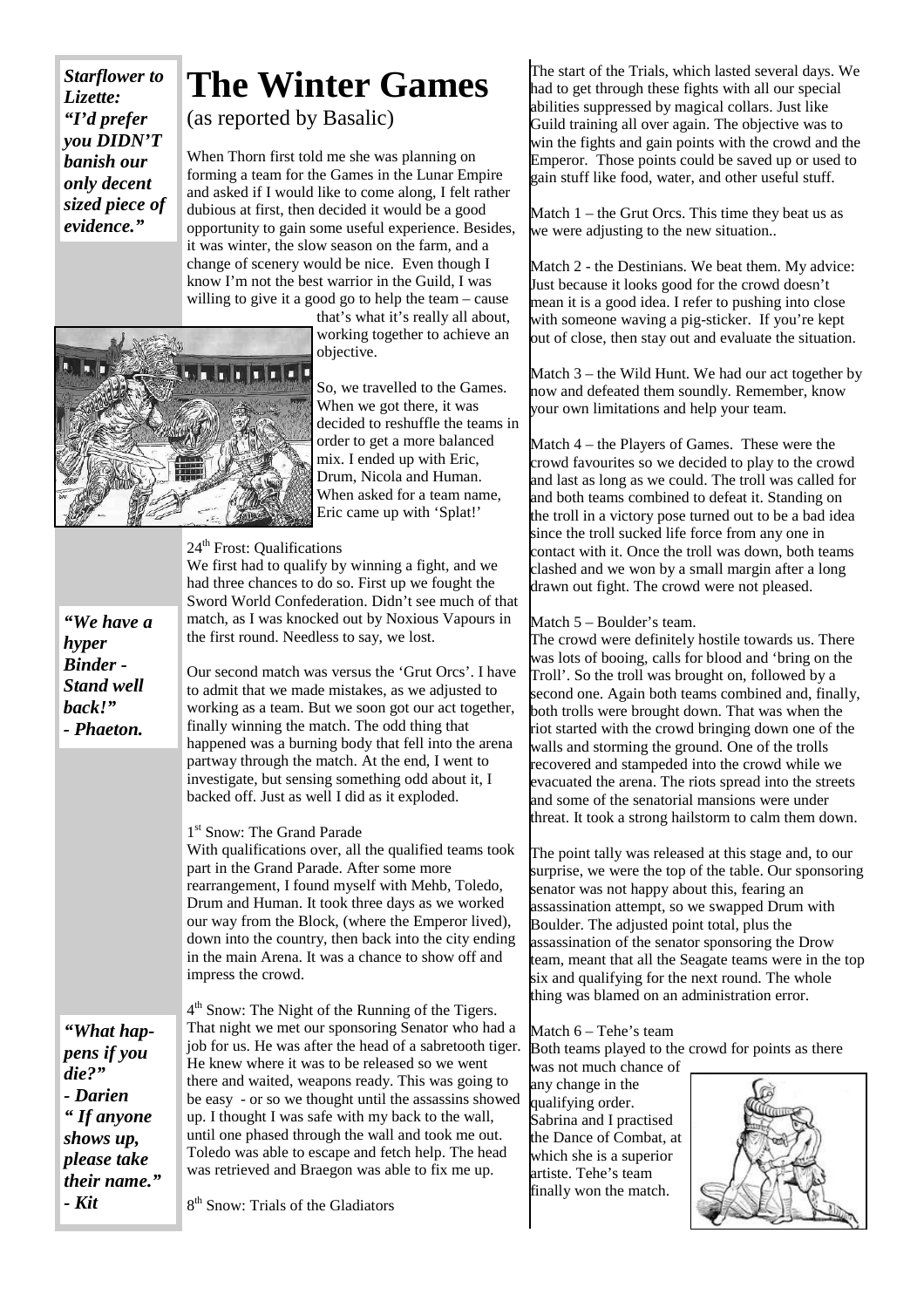#### 13<sup>th</sup> Snow: Banquet.

The Trials were over and we had a delicious banquet of local food. We found out about the next phase, the Fantastical Games, and learned some clues about it.

#### 15<sup>th</sup> Snow: The Fantastical Games

We took the path that began with the Plains of Ice, and ended up trying to answer riddles. If we were right, we gained favours. If we were wrong, it cost us in willpower. I guess not all combats are fought with weapons, but with mental prowess or diplomacy. We finally made it through and fought the Hags of Corruption followed by the Mistress of the Moon. Both combats were difficult, perhaps impossible to win except for the use of a favour, and some special items. Remember, it's not the item that is important, but what is done with it. Still, having items and team mates who can cover your weaknesses does help. Just be sure you know all the attributes of both so that the whole unit works as one—and you don't get unexpected surprises when you least want them.

It was suggested by Matt Toumbledown, a powerful Titan, that the recovery of the Tetragnomatica would be useful in the upcoming battle against the Senators of Decay. This led to fight between us and some golems and spiders. We defeated them—though I wasn't much help as I spent most of the battle unconscious from spider poison. Given my record, I felt I was the weakest link in the team, but the way I see it, it's better to give it a go than to do nothing. After all, every little helps, and anything you can survive is a learning experience and can only make you stronger. Even a beginning adventurer can make a contribution to a team so never be discouraged, just get stuck in and give it your best shot.

There was some surprising news when we got back. Mordren's team had been disqualified by the Games organiser, Max Ramus, for 'using demonic powers'. That didn't seem right and, since there already was a rumour that Max was consorting with the drow and acting oddly, we decided to head down there and make some 'discrete enquiries'. All the other SAG teams were also there and, it was soon evident that something was very seriously wrong. The other teams charged in while we recruited the guards to our cause and I used a Tunnelling spell to make a shortcut to where the battle was taking place. It soon was proven that Max wasn't really Max but a doppleganger who was trying to sabotage our chances and, along with the drow, may have evil designs against the Lunar Empire itself. They were defeated and the real Max was then recovered.

As Fate would have it, I had to miss the final match against the Senators of Decay, but, owing to a reinterpretation of the rules, all the Guild Teams could gang up on them. They did, and after a fierce battle, the Senators were defeated so they could not succeed in escaping and wrecking havoc in the Empire. All in all, participating in the Games was an interesting experience. Not sure I'd do it again but there were some good moments and I did learn a lot.

#### **Wanted to Buy**

Daggers of magical or unique nature. Very good prices paid.

Please contact Dalran at the Guild.

#### Wedding Invitation



Transport to the plane will be available three days before the eve at midday from 9a Potters Lane

#### **Wanted: Replacement Magical Sword**

- Hand and a Half or Similar
- Must be able to take weapon spells
- One previous careful owner

Please contact Turf at the Guild.

## **The Adventurer's Guide**  Tips for success

Never leave an unconscious opponent behind you if you have no other choice , pick them up and carry them with you. Either way, make sure they're going to stay under for more than a few minutes.

Of course, if you have a Master Healer and a Binder along, you can kill them, stone them, shrink them, pack them away… and still produce living prisoners to interrogate on your leisure.

On the other hand, necromancers generally prefer corpses… for interrogation as well as… other purposes.

There's nothing like a disposable front row when facing the enemy… and those wood and stone golems will do that for you every time.

Elementals are also handy in the front row.

If you're short on fighters, then using natural features and magical walls is a useful way to funnel the enemy.

Stay together…. Getting cut off from the party both deprives the party of your skills and abilities, it also allows the enemy to pick you off. Not good.

*"I'm keen on ANY plan that does not have us attacking in a jolly boat" - Kayseri* 

*Serena to Axis: "Are you big enough to* 

*ride?"* 

*"Hell's a oneway trip - ask anyone who's been there!" - Kit*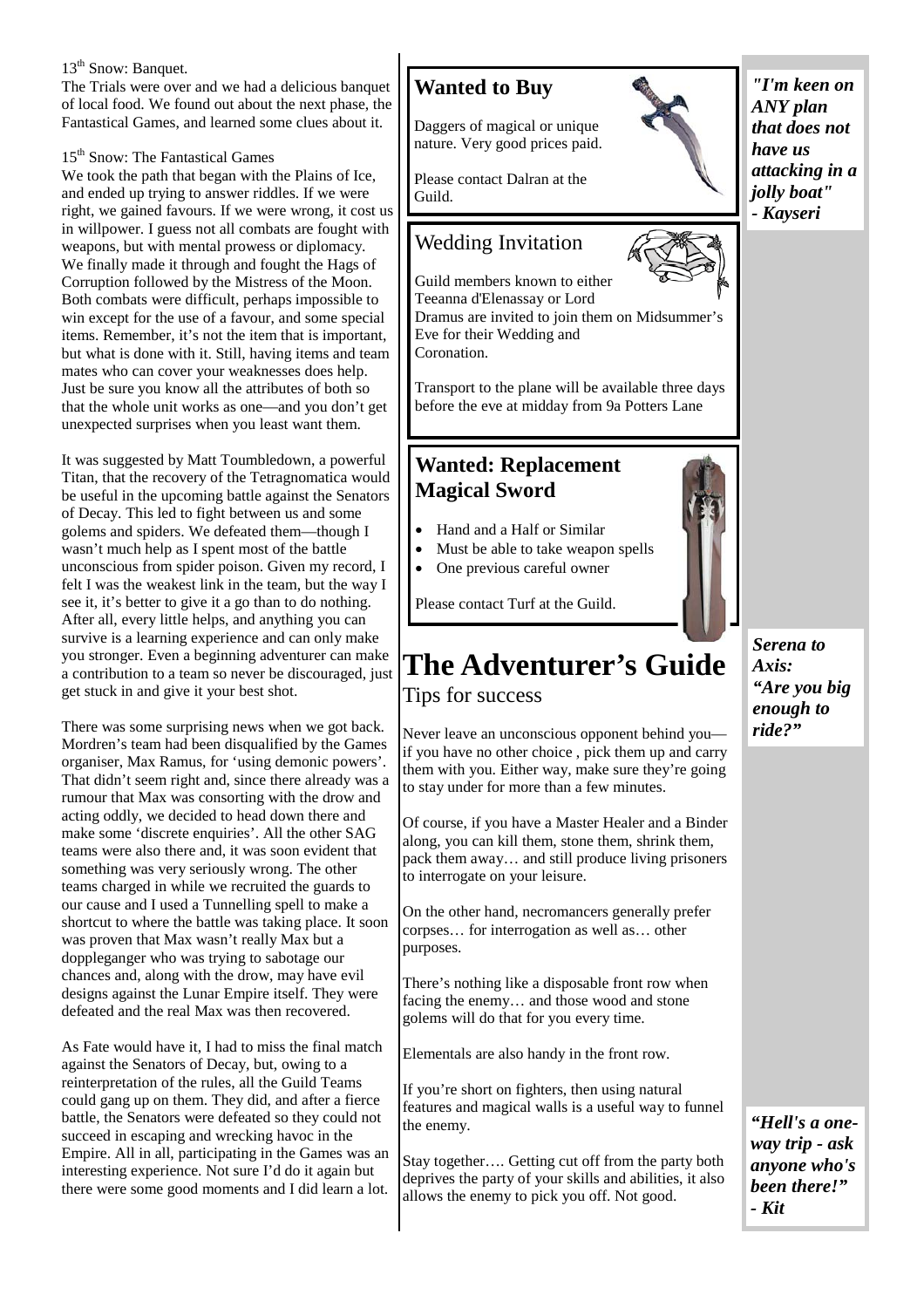*"Throwing up is always difficult." - Starflower.* 

## **Starflower's Bestiary**

To Crack that Kraken...

After taking part in the battle with the Kraken of Horrors in the Arena, albeit it in a lesser, however necessary role (one of us had to enter last, and yet be able to avoid the torrent of rushing waters as the portal opened to let the beast in - this was my job since I am able to take to the air) I feel it is time to share some insights into tactics for battling these great monsters of the deep.

The Kraken is perhaps the most feared of the denizens of the watery depths. It is an intelligent gigantic cephalopod, feared not just for its immense size and strength, but also for its cunning and its powerful magic. The Kraken may be distinguished from the giant squid by the counting of its arms - the Kraken is typically an octopod, whereas the squid is a decapod. The creature is usually a mottled black or dark brown on its outer surface, and somewhat paler underneath. Anatomically speaking, like all cephalopods, the Kraken is made up of a mantle, containing the internal organs and the gills, the head, which is equipped with a vicious and powerful beak. and hideously strong arms, which are covered with suckers. The large and luminous eyes are most often described as being a deep red. The body is thirty to forty feet across, and the tentacles a similar length. The Kraken of Horrors was a truly exceptional specimen, fifty feet across, with arms the better part of a hundred feet long. Their hide is thick and horny, and I can tell you from personal experience that the flesh is as tough and less tasty than boot

Kraken are mostly found in the ocean depths, but are known to also inhabit coastal regions. A similar, but smaller freshwater Kraken is also known, inhabiting lakes and streams. I encountered some of these some years ago, on a lake mapping expedition, and to my recollection Kin turned one into calamari, while I mental attacked another into unconsciousness. These smaller specimens used Geyser spells. Full-sized marine Kraken can attack with Maelstroms - as did the Kraken of Horrors.

*Captured vampire, stalling for time: "I could build a church!"* 

*Various white-hat party members: "To who?!!"* 

Kraken are territorial creatures, and they deeply resent the intrusion of ships into their territory. They can easily break a small ship in twain... or severely damage a larger vessel. And that's one use of their terrifying strong tentacles. They have been seen to grasp sailors and thrust them alive and squirming into their open maw. Like their smaller cousins, the Kraken may eject a cloud of black ink as a defensive

measure when threatened. There's also those Maelstroms. Larger and more intelligent specimens may master a College, typically the College of Water Magics. The Kraken of Horrors appeared to use Water Magics, Mind Magics, Ice Magics, and possibly



Necromancy. But then, we had learned that particular Kraken had once been a Calamar. It is entirely possible that the two species are related.

The best advice for dealing with a Kraken is simple. Don't - unless you really have to. Run away if you can... Fly at a height above the Maelstroms. Stay out of the water, and attack it with spells and weapons at range. Assuming this isn't an option, get in close and hit it at its weak points, starting with the eyes. The Kraken of Horrors appeared to have some form of Water Armour protecting it until it was dispelled by Nikola's sword. Once that was gone, the party jumped onto the monster and began attacking those eyes, freeing the souls of the sailors trapped in those icy depths. And that killed it. However, without certain devices we had found on earlier quests it could easily have killed all of us.



*Starflower: "Oy! Stay with the party."* 

*Phaeton: "Hey! You were the ones that moved."* 

leather.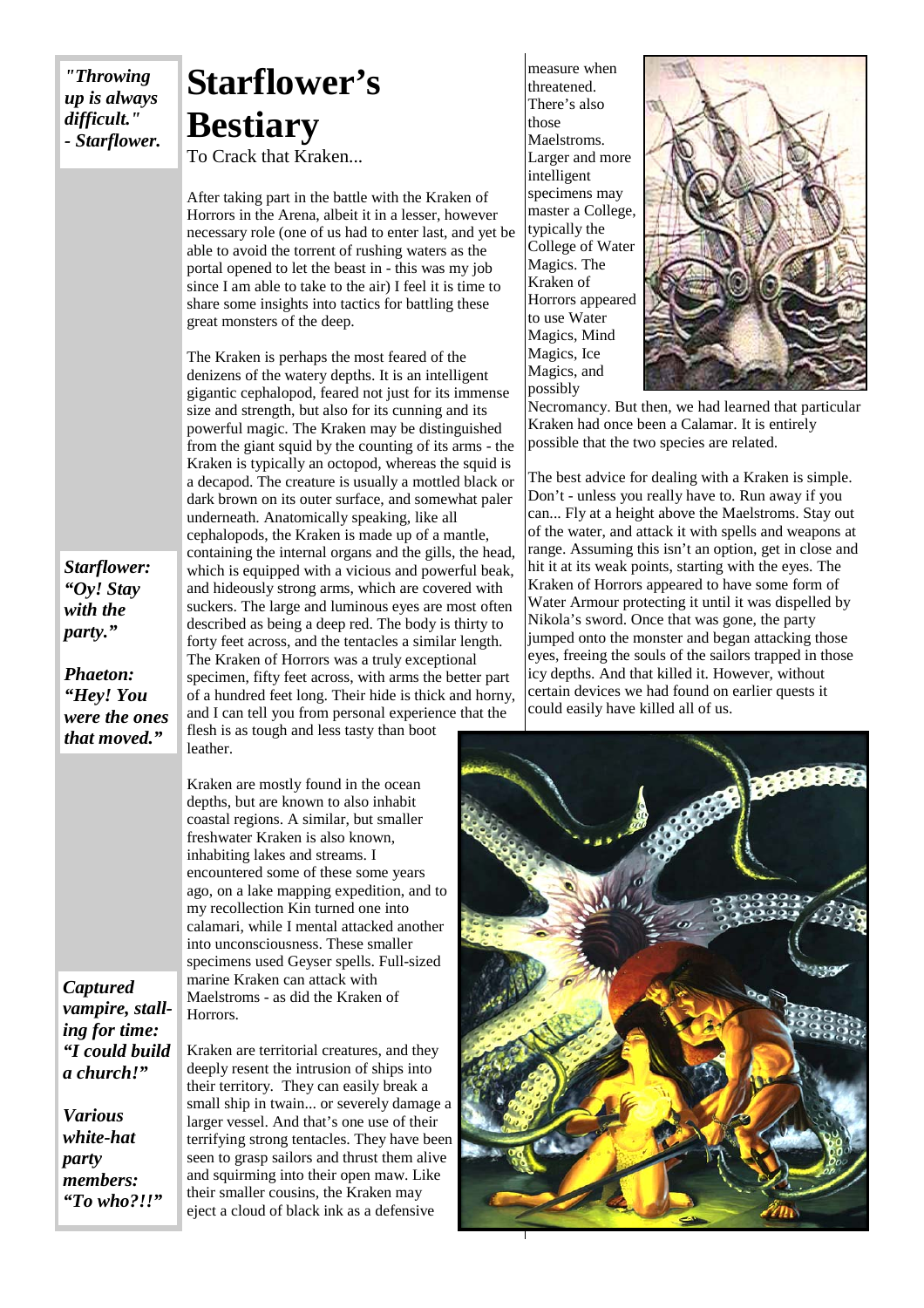## **The Puzzle Column**

#### The 7 Voyages of Sinomor

There was a captain of long ago named Sinomor, whose log book has recently been found in the ruins of ancient Ramur. Sinomor made his life's fortune on seven perilous voyages, each of which took him to a different land where he acquired a famous treasure from a clever, dangerous opponent. From these notes taken from Sinomor's log, can you find where Sinomor went, what prize he acquired, and who he outsmarted on each of his seven voyages?

- Sinomor was in the land of Zonobra on an earlier voyage than the one when he bested the Sorceress Briane; his encounter with the sorceress, famed for turning enemies into earthworms, was on an earlier voyage than the one on which he acquired the Daqar Diamond.
- The sailor's test against the Thief Thomad wasn't the one in Boz or the one in Gosha.
- Queen Norene isn't the foe from whom Sinomor got the Emir Emerald.
- Neither Sultan Mohamad nor the Merchant Hussad was the victim when the adventurer gained possession of the Lamp of the Djinn.
- Sinomor outfoxed the Grand Vizier Ahmad on the voyage immediately after the one that took him to Amabala and immediately before the one that brought him the Emir Emerald as a prize.
- The Red Sea Ruby wasn't acquired in either Shalala or Xunuda.
- Immediately after tricking the Thief Thomad on one voyage, Sinomor got the Sapphire of Suez on his next adventure.
- The sailor acquired the Red Sea Ruby on a voyage later than the one on which he had to defeat the High Priestess Zerene; the voyage on which he bested the High Priestess was later than the trip to the Land of Lahoia.
- Sinomor's adventure in Boz immediately followed his journey to the land ruled by Queen Norene.
- The encounter with the Sorceress Briane wasn't in fabled Xunuda.
- On his 7th and last voyage, Sinomor stole the Princess Praline, who became his wife. On his 1st voyage, Sinomor sailed to the Land of Gosha.
- The Sultan Mohamad isn't the foe who possessed the Black Pearls of the Punjab.
- The Sapphire of Suez isn't the prize Sinomor outwitted the Grand Vizier Ahmad to get.



#### **Get the Power of Fire and Light!**

 Fire College Invested Items: Dragonflames Rk 10 Weapon of Flames Rk 10 Also Rank 8 Weaponry.

 Now with added Radiance for Positive effect on Dark Creatures.



#### *"All this training in Military Scientist, wasted. I should of taken up brewing." - Saydar*

#### Riddles

My first is a number, my second another, And each, I assure you, will rhyme with the other. My first you will find is one-fifth of my second, And truly my whole a long period reckoned. Yet my first and my second (nay, think not I cozen), When added together will make but two dozen. How many am I?

Boilpox, the leader of a band of Mynci Assassins, was taken captive by King Skarl.

"Hand over your daggers," Said the King, "Or you are to be executed. But since you killed so many of my knights, I shall give you a small test. You must say a statement. If the statement is true, you will be burned at the stake. If the sentence is false, you will be stabbed through the heart. If you do not say anything, you are to be thrown to the lions. If you say something that can't be verified, you will be forced to drink a cup of hemlock. If it is a paradox, or it is not a statement, I'll simply have you tossed into the nearby volcano. I shall give you one hour to ponder."

What should Boilpox say?

Being hidden from the

Golems.

fates.

**What's Hot** 

Screaming dragons.

Silk from Shoji.

Chopsticks.

Hell.

Romance.

Cream buns.



Being Hidden from the fates.

Strange diseases.

Dragons screaming.

Wool… from sheep.

Knives.

Stingy Mayors.

Necromancy.

Cream bun vomit statues of Mary-M.

*"You do realise that being against the Dark Circle doesn't make those vampires good!?" - Ithilmor* 

*"Kit puts the 'provocateur' into Agent" - Silverfoam* 

**What's Not**